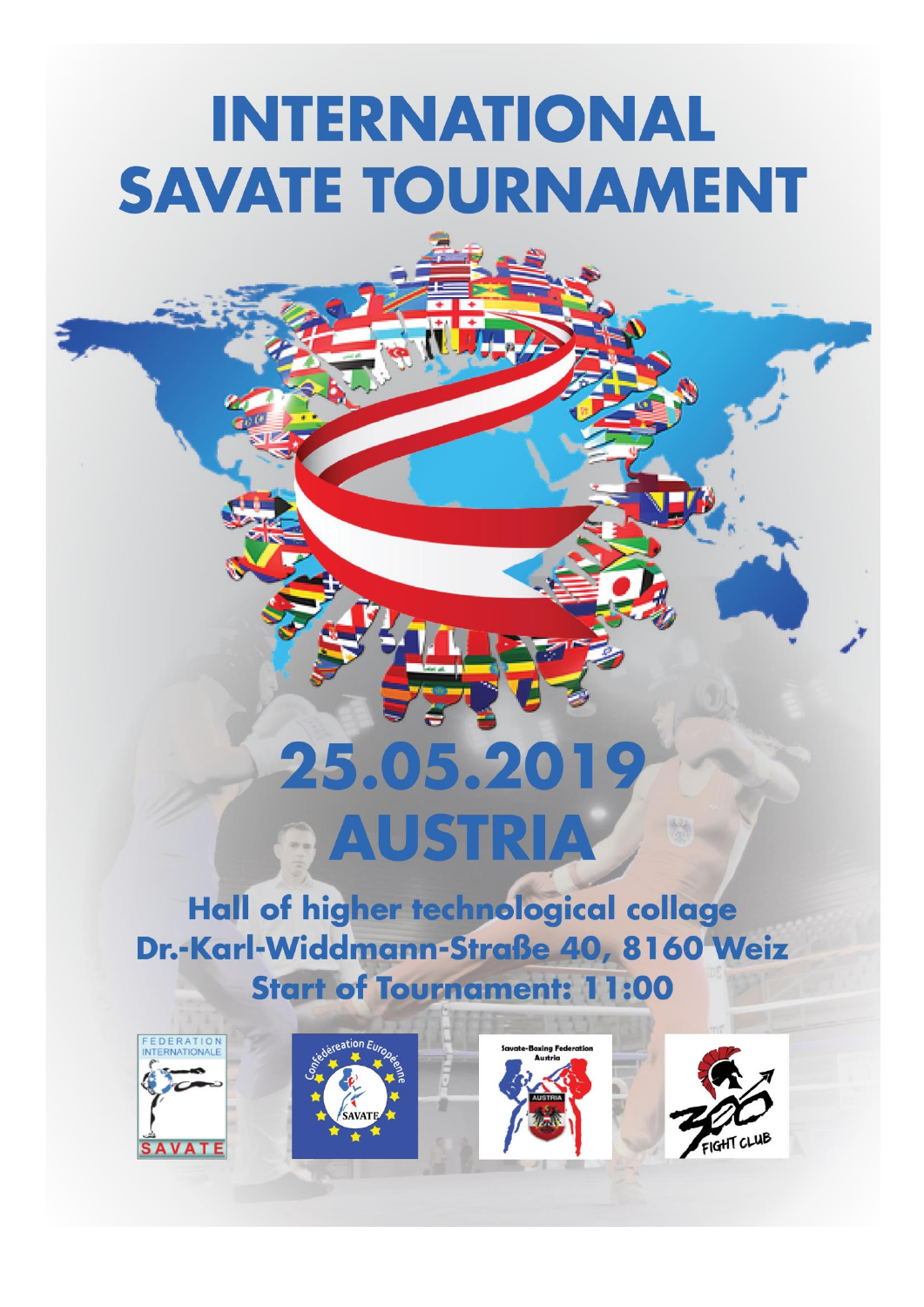# International Savate Tournament **25. May 2019**

### ASSAUT - kids, juniors, seniors

**VENUE**: Hall of higher technological collage – Dr.-Karl-Widdmann-Straße 40, 8160 Weiz

Austria

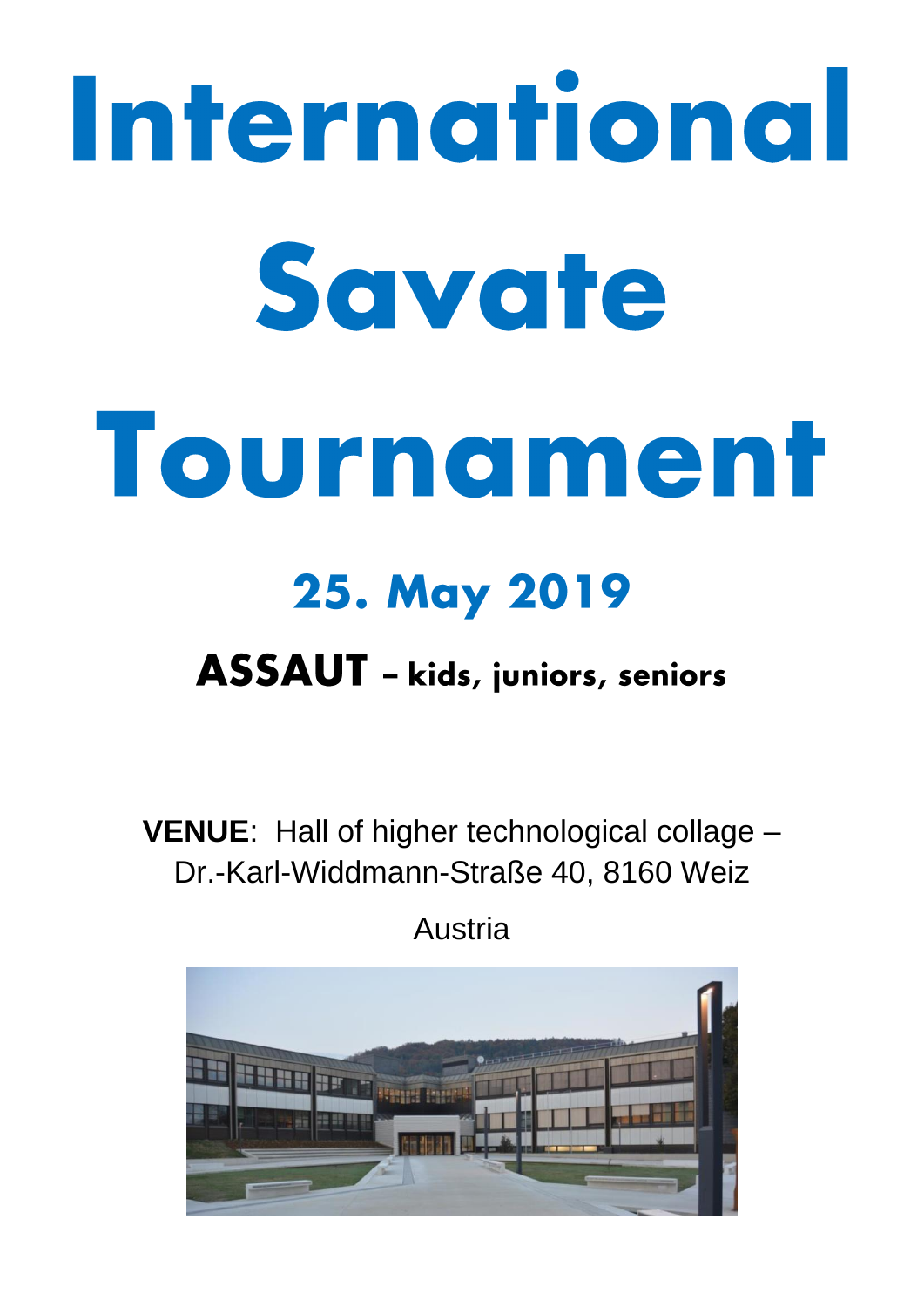## **FISav rules**

## For the best fighter special cup

Organizer gives medals and diplomas for the first, second and two third places

## **STARTING FEE: 15 EUR**

for hotel accommodation contact the organizer because favorable price

office@300-fightclub.com

HRVOJE KISASONDI: +43 677 62462345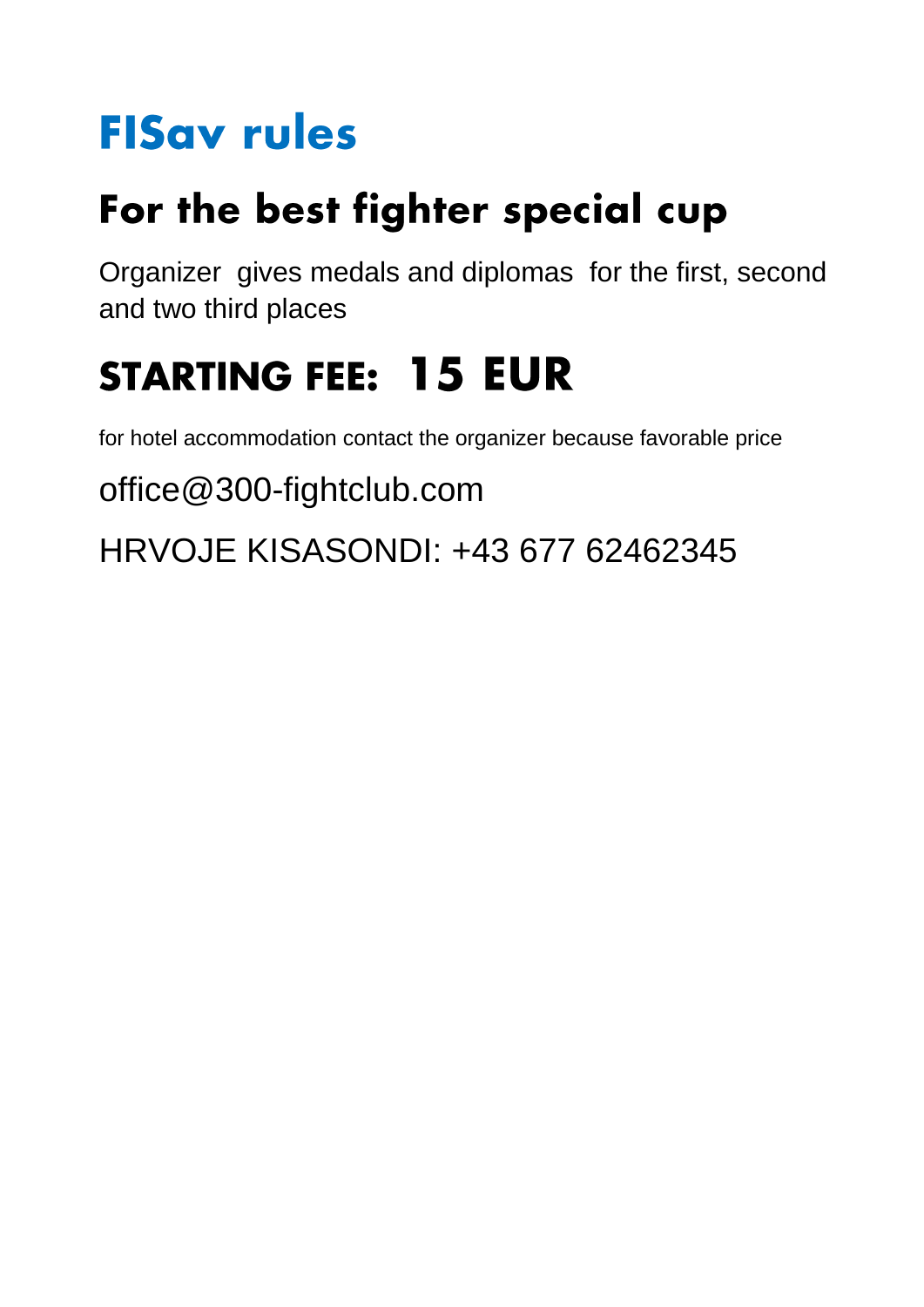| Assaut       |              |              |  |
|--------------|--------------|--------------|--|
| Kids and     | Junior and   | Junior and   |  |
| kadets       | senior       | senior:      |  |
|              | <b>WOMEN</b> | <b>MEN</b>   |  |
| $-25$ kg     | - 48kg       | – 56 kg      |  |
| $25 - 30$ kg | $48 - 52$ kg | $56 - 60$ kg |  |
| $30 - 35$ kg | $52 - 56$ kg | $60 - 65$ kg |  |
| $35 - 40$ kg | $56 - 60$ kg | $65 - 70$ kg |  |
| $40 - 45$ kg | $60 - 65$ kg | $70 - 75$ kg |  |
| $45 - 50$ kg | $65 - 70$ kg | $75 - 80$ kg |  |
| $50 - 55$ kg | $70 - 75$ kg | $80 - 85$ kg |  |
| $55 - 60$ kg | + 75 kg      | + 85 kg      |  |
| $60 - 65$ kg |              |              |  |
| $65 - 70$ kg |              |              |  |
| $70 - 75$ kg |              |              |  |
| +75 kg       |              |              |  |

| assaut       |                   |  |  |  |
|--------------|-------------------|--|--|--|
| kids         | 7 i 8 years       |  |  |  |
| kadets       | 9,10 i 11 years   |  |  |  |
| older kadets | 12, 13 i 14 years |  |  |  |
| juniors      | 15, 16 i 17 years |  |  |  |
| seniors      | 18 - 40 years     |  |  |  |
|              |                   |  |  |  |